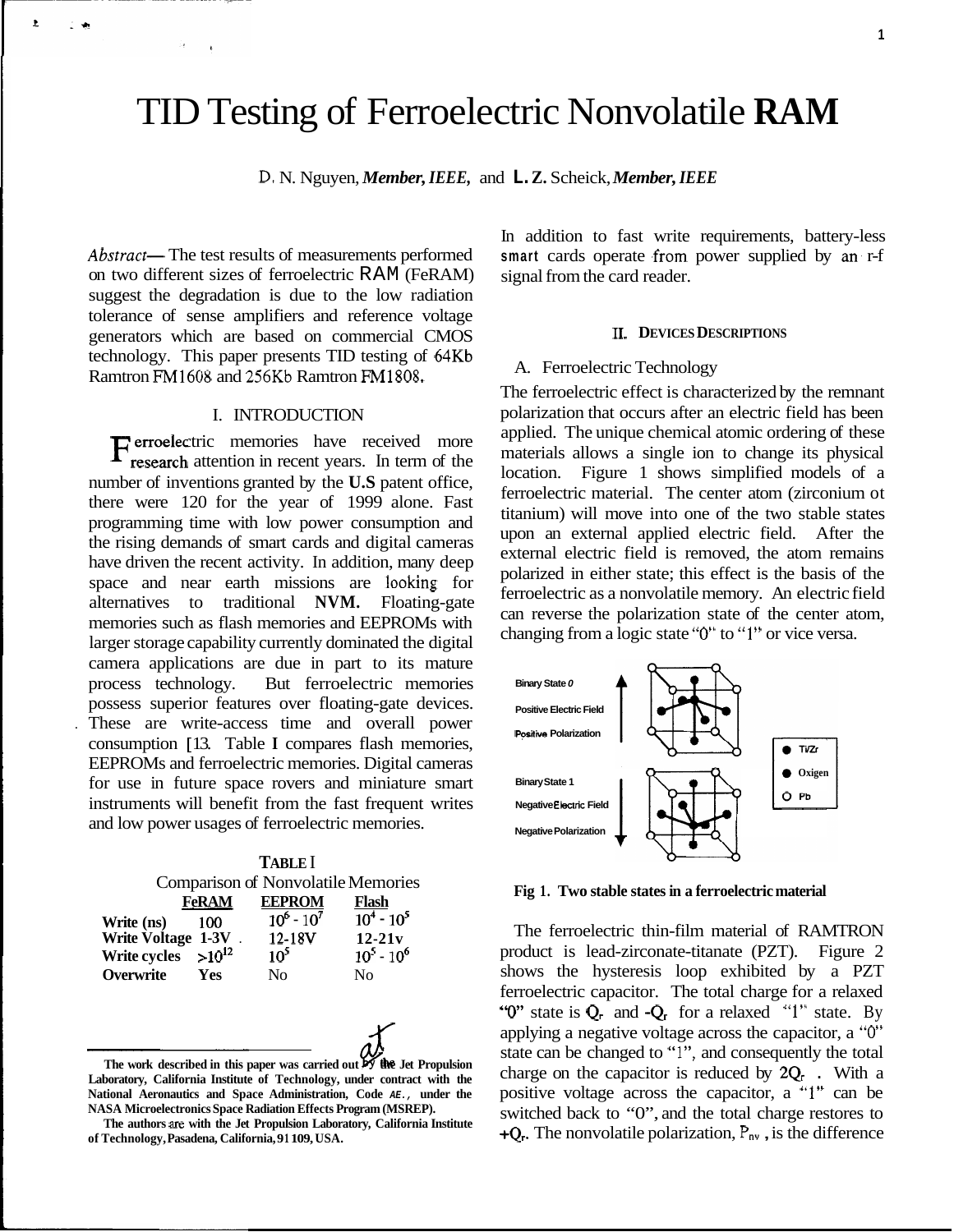<span id="page-1-0"></span>between the relaxed states, the charge density that can be sensed by the sense amplifier circuitry.



**Fig 2. Hysteresis loop characteristic of a ferroelectric**  capacitor. Applying  $V_{cc} = 0$  to the ferroelectric capacitor **results in points D and A.. The remnant polarization charge is +P, or -P, allowing binary data to be stored.** 

Ramtron FM1608 and FM1808 are built using 2 transistors/2 capacitor bit cells (2T/2C) structures as shown in Figure 3. A sense amplifier connected to the bit lines reads the output by measuring the difference of charge transferred from the two cells. In read operation, BL must be precharged to OV. WL is selected and PL is pulsed to  $+V_{cc}$  or to the "C" state as marked in Figure 2. If the cell holds *"0"* state, the polarization is not reversed but the slight movement of the electric charge causes BL to charge up by  $\mathbf{V}_1$ . Since no reversal of polarity occurs, the data is not destroyed and a *"0"* state is retained. If the cell holds "1" state, polarization is reversed, causing a large amount of charge to go to the bit line BL. When reading "1" data, the reversed polarization creates *"0"*  logic state or destroyed the initial data. After the reading of "1" data takes place, the voltage on the bit line is at  $V_{cc}$ . The PL voltage level is at OV, restores the correct "1" data to the cell. The plate line is usually pulsed to supply both polarities of write signals to the capacitor **[2].** The 2T/2C structure is inherently reliable but at the expense of device real estate.

#### B. Device Descriptions

The RAMTRON FM1608 is organized as 8,192 x **8**  bits and the FM1808 as 32,768 **x 8** bits Ferroelectric Nonvolatile RAM. Both parts operate internally at Vcc of 5.0 volts during the erase and write processes. During the write operation, the required electric field needs to polarize the nonvolatile elements takes about 100ns. The entire memory operation occurs in **a** single bus cycle and therefore there is no data-polling requirement. The memory array of FM1808 is divided into 32 blocks **of** lk **x 8** each. The FM1608 has **8**  blocks of lk **x 8** each. Each block of lk x **8** consists of **256** rows and **4** columns.



Fig 3. **2-transistor/2-capacitor** cells architecture

## **m. TEST RESULTS**

# **A.** Test Approach

Three devices of each part type .were irradiated with CO-60 at room temperature with a static biased configuration. Electrical measurements were made with the Advantest test system T3342. Data of the following parameters were recorded between radiation levels: standby current  $I_{sb}$ , input currents  $I_{ih}$  and  $I_{il}$ , and functional tests. Devices were programmed with a checkerboard pattern, and then were verified for the integrity of the test pattern. The DUT power supply voltage was removed, and then reconnected for the read operation to test the nonvolatile data. Devices then were placed in the CO-60 chamber and were irradiated at  $50 \text{ rad}(Si)/s$  at  $V_{\text{B}} = 5.0$  volts.

# *B. TID Results*

Both RAMTRON device types had very similar test results. They performed normally at 10 krad(Si), but started having read errors at around 12.5 krad(Si). They stopped to function at 25 krad(Si) and did not recover after 24 hours at 100C annealing process. Both device types standby currents went upward rapidly after 10 krad(Si).